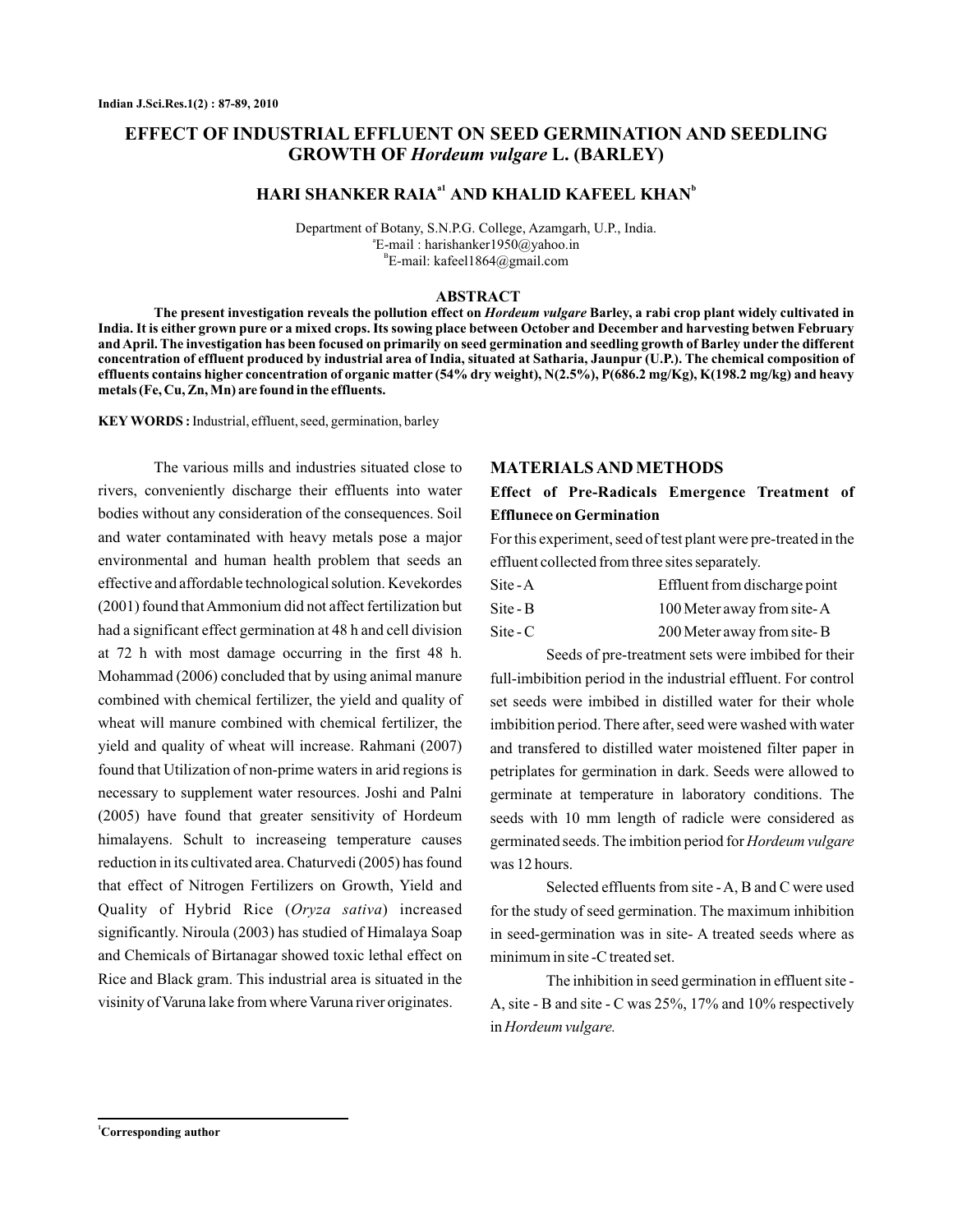## **Effect of post radical-emergence of effluent on germination and seedling growth**

For post radical emergence treatment seed were firstly imbibed in distilled water for 12 hours, After the emergence of radical, seeds were transferred to the effluent of various sites - A, B and C for seedling growth studies for this seeding were dissected into plants i.e. radical and coleoptile after 6th day and their length were measured. The length of radical was 72%, 35% and 25% of control in site - C, site - B and site - A effluent respectively. Coleoptile length was 90%, 60% and 20% of control respectively.

So it was observed that with increasing the effluent concentration there was a decrease in length of seedling parts-maximum inhibition is seedling growth was observed in the site -Aeffluent treated set.

**Post Radical Emergence Treatment of Effluents on** Seedling Growth of Hordeum vulgare C.V. Ratna

| Parameter  | Day after Radicle Emergence          |                          |          |          |  |  |
|------------|--------------------------------------|--------------------------|----------|----------|--|--|
|            |                                      |                          |          |          |  |  |
| Organ      | <b>Effluent from Different Sites</b> |                          |          |          |  |  |
| Length     | Control                              | $\text{Site} - \text{C}$ | Site - B | $Site-A$ |  |  |
| Radicle    | 3.40                                 | 2.92                     | 0.87     | 0.67     |  |  |
| Coleopties | 2.83                                 | 2.68                     | 1.55     | 0.44     |  |  |

| Parameter  | Day after Radicle Emergence          |          |          |            |  |
|------------|--------------------------------------|----------|----------|------------|--|
|            |                                      |          |          |            |  |
| Organ      | <b>Effluent from Different Sites</b> |          |          |            |  |
| Length     | Control                              | $Site-C$ | Site - B | $Site - A$ |  |
| Radicle    | 5.61                                 | 4.04     | 1.95     | 1.03       |  |
| Coleopties | 4.41                                 | 3.97     | 2.64     | 0.87       |  |

| Parameter  | Day after Radicle Emergence         |                          |          |            |  |
|------------|-------------------------------------|--------------------------|----------|------------|--|
|            |                                     |                          |          |            |  |
| Organ      | <b>Effluent from Different Site</b> |                          |          |            |  |
| Length     | Control                             | $\text{Site} - \text{C}$ | Site - B | $Site - A$ |  |
| Radicle    | 7.85                                | 5.96                     | 3.29     | 2.74       |  |
| Coleopties | 8.41                                | 7.90                     | 5.69     | 2.01       |  |

# **Effect of Phasic Pretreatment of Effluent on Germination and eedling growth of** *Hordeum vulgare C. V. Ratna*

From above observations it was found that effluent

is inhibitory for seed-germination and seedling growth. So it was of interest to observe whether whole imbibition period is responsible for inhibition or a particular period. For this investigation the entire imbibition period was divided into six equal regimes of two hours. Each regimes was of 2 hours as the whole imbibition period for *Hordeum vulgare* is of 12 hours. The control as well as phasic pretreated seeds were washed with water and allowed to germinate on distilled water moistened filter papers kept in petriplates for seedling growth studies. After 6th day of radical emergence seedlings were dissected into different parts and their length were measured. The site - C used showed no significant effect on seedling growth.

**Phasic Pretreatment Effect of Effluents on Seedling Growth in Hordeum vulgare C. V. Ratna** 

| Parameter  | At the 6th Day, Length                   |  |                |   |           |      |      |
|------------|------------------------------------------|--|----------------|---|-----------|------|------|
|            | Effluent from Site - A (Discharge Point) |  |                |   |           |      |      |
| H.vulgare  | Regimes                                  |  |                |   |           |      |      |
| Length     | Control                                  |  | Н              | Ш |           | V    | VI   |
| Radicle    | 6.60                                     |  | 5.94 5.80 5.28 |   | 3.29      | 4.35 | 4.94 |
| Coleopties | 7.46                                     |  | 7.31 7.16 6.71 |   | 5.22 5.59 |      | 5.96 |

### **RESULTS, DISCUSSION AND CONCLUSION**

The observations indicate that the effluent starts to exert its from the begining of plant life i.e.; germination and seedling growth.

The observation on promotion and inhibition of seed-germination and seedling growth respectively by lower (site-C) and higher (site-A) concentrations of industrial effluent shows that the lowest the concentration of effluent, lower the inhibitory effect was detected and the phasic pretreatment studies indicate that there is inhibition of seedling growth in all the phases treated set however, maximum inhibition in seed-germination has been reported in mid phase (regime-4) treated set and minimum in (regime-1) initial phase treated set. In rest of the phasic treatments (regimes-2, 3, 5 and 6) inhibition in seed germination is in between the initial and mid phase.

Thus the present investigation and earlier observation from other research laboratories have clearly indicated the hazardous effect of effluent. However, very